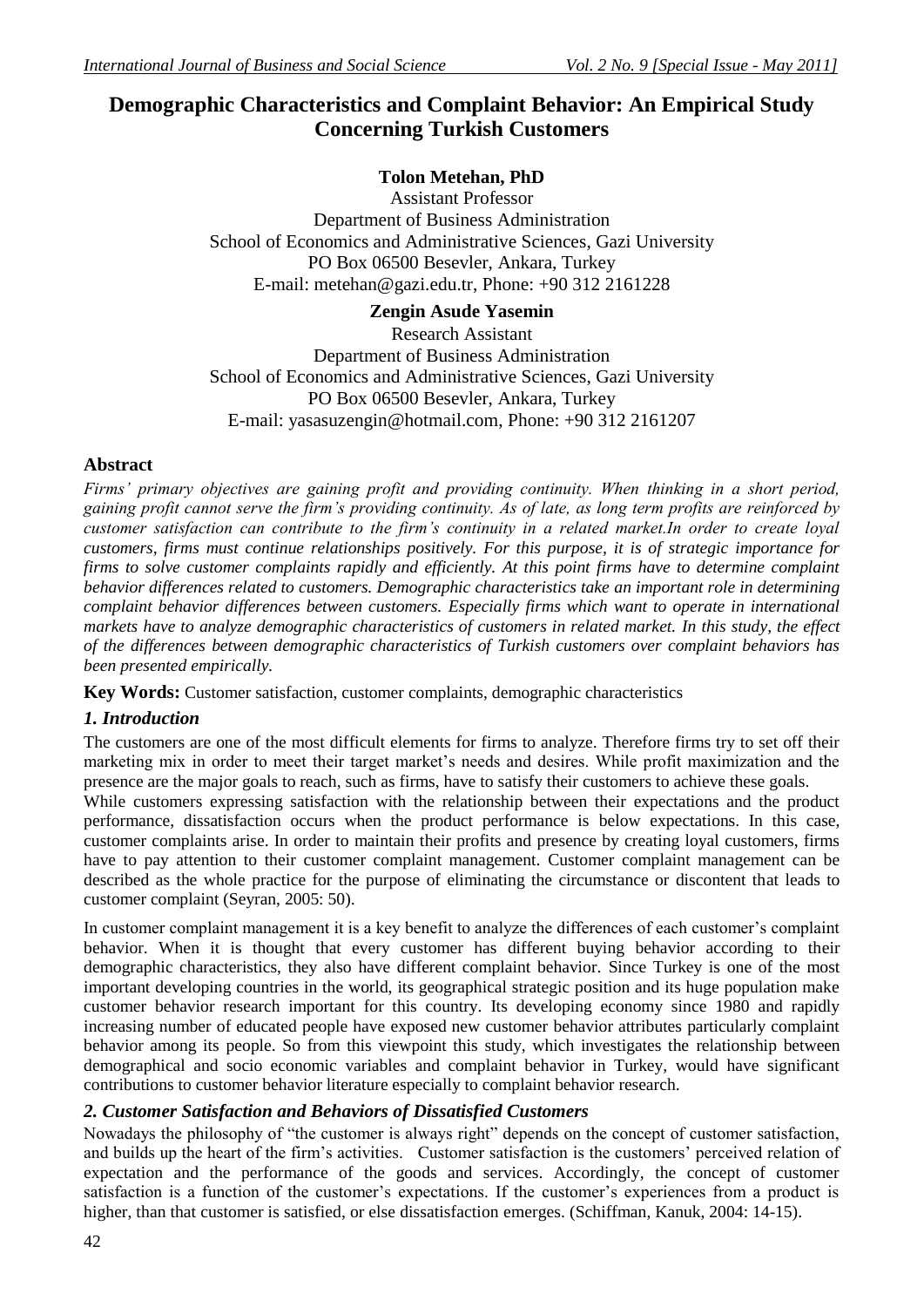There are several reasons for the emergence of dissatisfaction. Such as (Pride, Ferrell, 1997: 10);

- Incomprehension of customer's expectations,
- Wrong customer satisfaction standards,
- Lack of expectation performance,
- Undelivered commitments.

Dissatisfied customers' behaviors are shown in Figure 1. Accordingly, customers exhibit two major behaviors such as; responsive and unresponsive. Being unresponsive, the customer is acknowledging to live with the dissatisfied situation. This behavior is a function of the customer's emphasis on purchasing. The main point, when the customer selects to be unresponsive, the customer has no positive attitude about the firm or the brand. When the customer selects to be responsive than s/he can answerback in five types of behavior for the dissatisfaction as shown in the Figure 1. Every behavior pattern has a result of losing sales or customers (Healy et al, 2001: 184).



**Figure 1.** Dissatisfied Customer's Behaviors

**Source:** Hawkins, Del I., Best, Roger J., Coney, Kenneth A.,Customer Behavior Building Marketing Strategy, 9th Ed., McGraw-Hill Irwin: New York, 2004, s. 641, Kitapçı, Olgun, "Restoran Hizmetlerinde Müşteri Şikayet Davranışı: Sivas İli'nde Bir Uygulama", Erciyes Üniversitesi İktisadi ve İdari Bilimler Fakültesi Dergisi, Sayı: 31, Temmuz-Aralık 2008, s. 116

Firms can satisfy their customers by making sensible promotion activities. Every behavior type that is displayed by the customers when they are dissatisfied will cause firms to lose sales and customers.

When customers are dissatisfied, the most intelligent behavior is to connect with the customer, determine the sources of dissatisfaction and solve them. At this point, evaluating customer complaints is the key factor for managers.

#### *3. Customer Complaints*

The reasons for customer loss of an entity can be counted as; product defect, the behavior of employees, discontent with pricing policies, other disturbing factors and the entity's inadequate policies concerning the complaint management.In this sense, customer complaints should be regarded as a tool in enhancing the elements of marketing mix to render them likeliest with the target market rather than regarded as a negative circumstance. In the sense of entities, the importance of customer complaints can be counted as below (Özkul, Bozkurt, 2006: 330-331):

- 14% of the existing customers don't maintain their relations with the entity owing to the fact that their complaints were not solved by the entity
- 9% of the existing customers leave because they find the products of competing entities more attractive
- 15% and %40 of the customers, who report that they are content with the offered products, demand the products of other entities
- 98 of the discontent customers never complain but switch to competing entities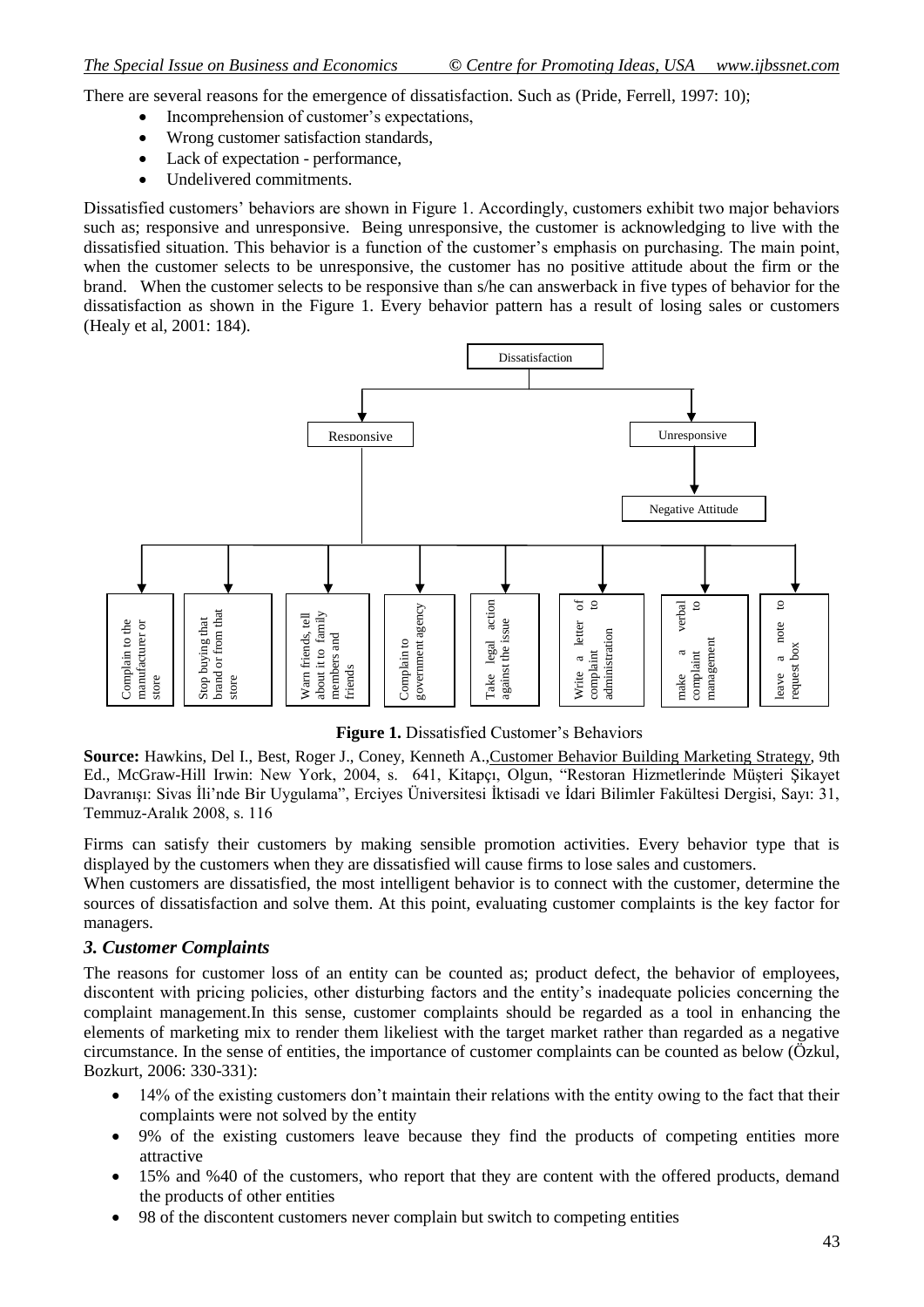- The cost of gaining a new customer is 5-8 fold more than retaining an existing customer
- The likelihood that "completely satisfied" customers will demand the products of an entity in 1 or 2 years is 6 fold than the likelihood that "satisfied customers" will purchase the products of an entity in 1or 2 years

As seen from the elements counted above, customer complaints, especially high rate of uncomplaining customers which constitutes a big problem for entities, have importance in terms of entities. There is a significant cost which cannot be measured besides measurable costs for entities. This is the cost of losing a customer. In the case of losing a customer, the entity can only measure the amount of trade if this is a routine trade. In this case, the immeasurable cost is the number of customers that are taken along by the lost customers or the number of customers that are brought by this customer in the case of being satisfied.

### **A. Types of Complaining Customers**

There are different types of complainers. These are as follows (Hoyer, Maclnnis, 2007: 289):

- *Passives:* These customers who are least likely to complain.
- *Voicers:* Those who are likely to complain directly to the retailer or service provider.
- *Irates:* Those who are angry customers that are most likely to engage in negative word of mouth, stop patronage, and complain to the provider but not to a third party such as the media or government.
- *Activist:* They engage heavily in all types of complaining, including complaining to a third party.

## *4. Customer Complaints Management*

Up to this point, it has been discussed why the customers are not satisfied and why they complain. Vigorously designed complaint management enables the firms to know how they should behave when they are faced with customer complaints. Customer complaint management can be described as the whole practice for the purpose of eliminating the circumstance or discontent that leads to customer complaint (Seyran, 2005: 50).

Entities need the absolute support of the senior management to effectively manage the customer complaints. Any activity without the participation of senior management will come through adequately. For this reason, the senior management primarily should be disposed to manage customer complaints and evoke the subordinates on this issue. Besides, the employees should have the product and entity knowledge which will enable them to eliminate customer complaints and persuasive skills of employees should be at a high level.

## **A. The Benefits of Customer Complaint Management**

One of the most important objects that entities and especially marketing managers try to accomplish is to create loyal customers. Enabling this depends on which level the customers are satisfied and if phenomenon of satisfaction is continual or not. For this purpose, effectively conducted customer complaint management will yield the following benefits (Seyran, 2005: 48):

- To prevent customer loss,
- To reveal the production problems of the entity,
- To develop the current products,
- To attain new product concepts,
- To protect the trademark,
- To prevent the negative word of mouth communication.

## *5. Demographic Characteristics and Complaint Behavior*

There are various studies about the relationship between demographic characteristics and customer complaint behavior. These studies have searched complaint behaviors of customers from different countries according to their demographic characteristics. Evidence from the literature, it can be thought that customers from different demographic characteristics would have varied in post purchase behavior particularly in complaint behavior in Turkey. In this research, we suggest that customers would act in various compliant behaviors according to their different demographical characteristics. In literature occupation, education, household income, age, gender, status, residence and cars have been used as variables for defining customers' demographical and socioeconomic characteristics and these variables have been widely used to differentiate the complaint behavior.

Higher status occupations are defined in terms of ownership, control of the means of production and control over the labor power of others. People who function in higher status occupations have characteristic personalities, motives and values that set them apart from those in less prestigious positions (Williams, 2002:252). Tronvoll (2007), reported from previous research that there is a significant relationship between occupation and complaint behavior and from the study of Liefeld et.al. (1975) people who have managerial and professional occupational status are complainers (Tronvoll, 2007:28-29-30-31).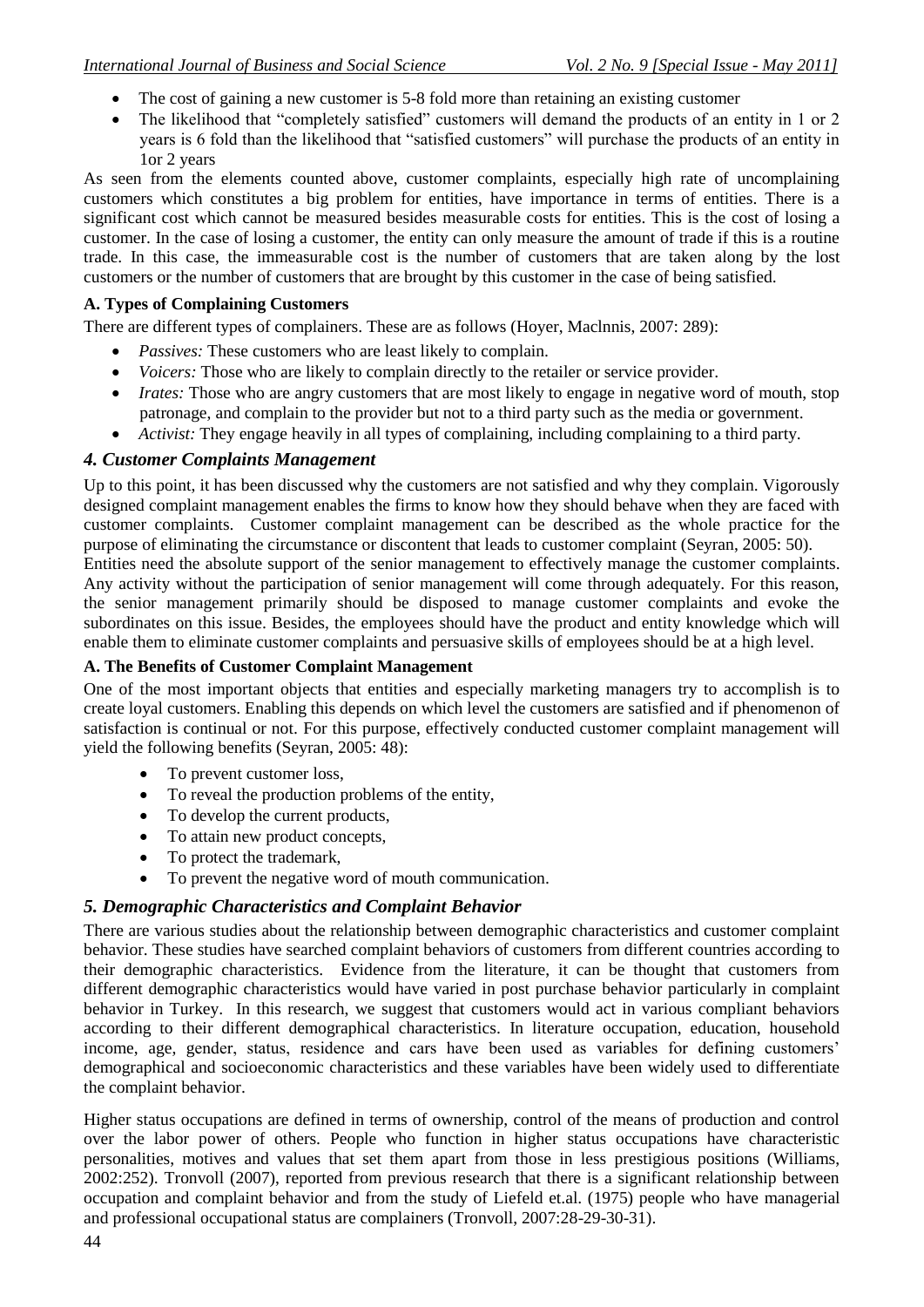In summarizing the body of CCB literature researchers widely maintain that customers who complain are typically holding professional jobs (Reynolds and Harris, 2005:322).

H1: There is a positive correlation between occupation level and complaint behavior.

Age has been used as another variable for defining demographical characteristics. While, elders are less likely to report a dissatisfying experience, though those who do express dissatisfaction are likely to take actions just like young consumers (Hakimah et. al., 2010:64). Previous research has shown that the complaining behaviours of older customers may differ from those of the population as a whole, with complaining being found to decrease with age (Grougiou and Pettigrew,2009:989). Tronvoll (2007), expressed that with respect to the age of customers most studies suggest that younger customers are more likely to complain and middle aged customers were found to be positively associated with complaints (Tronvoll, 2007:33-34). Most studies have indicated that younger people file more complaints than older people (Ngai, et. al., 2007:1378). Phau and Baird (2008), found a positive relation between age and complaining behavior. They proposed that customers who are over the age of 40 begin to expect more from their products purchased and also not having much interest related to social expectations and perceptions, they are therefore more inclined to complain. The respondents over the age of 54 might have more time in hand than those who are younger and are therefore more willing to expend the time and effort involved in making a complaint (Phau and Baird,2008: 593).

 $H<sub>2</sub>$ : There is a positive correlation between age and complaint behavior.

Education is another important variable that strongly relates to occupation. Education affects customer information processing and decision-making (Williams, 2002:252). College educated customers tend to read more, read different magazines, spend less time for watching television, rely less on well-known brands and put more time and effort into purchase decisions than high school educated customers (Williams, 2002:252). In CCB studies, the level of education has been treated as a demographic variable. High educational attainment might be associated with a higher propensity or perceived competence to write letters of complaint, a greater likelihood of perceiving injustice and perceiving reasons for complaint, a higher expectation of value, or general attitudinal or value differences between customers with different educational attainment (Liefeld et.al., 1975: 75). According to Phau and Baird (2008), people who have tertiary education are less likely to complain than those with lower educated ones (Phau and Baird, 2008:594). The majority of studies have found a significant positive correlation between high education and complaint frequency (Tronvoll, 2007:34).

 $H_3$ : There is a positive correlation between education level and complaint behavior.

Income obviously affects buying behavior in terms of the amount, types and prices of products purchased (Williams, 2002:252). Also, income is correlated with complaint behavior. It is reasonable to assume that consumers with higher incomes purchase more goods, and more big ticket goods, therefore possibly having more to complain about (Liefeld et.al., 1975: 77). Individuals with higher income have greater personal resources which enable them to express dissatisfaction more readily (Tronvoll, 2007:34). According to Haron and Paim (2008) lower income and education group have been identified as having most problem in unfair deals and deceptions in the market compared to the other consumer groups (Hakimah et. al., 2010:64). Phau and Baird (2008), indicates that there is no significant relationship between different levels of complaining behavior. But within different income categories, when dissatisfied above the category of \$40.000 they will be more likely to complain than those with an income of less than \$40.000 (Phau and Baird, 2008:594).

H4: There is a positive correlation between household income level and complaint behavior.

The other variable is gender and it has been treated as a demographical factor in complaint behavior research. According to study of Liefeld et.al., 1975 there is no difference between the actual and expected rates of complaining between the sexes (Liefeld et.al., 1975: 77). Phau and Baird (2008) report that they found there is no significant difference between male and female complainers and this finding contradicts the previous research by Heung and Lam (2003) and Kau et.al.(1995) who both found females to complain more than males (Phau and Baird, 2008:593). Also Ngai, et. al. (2007), suggests that males are more likely to want to get things straight, thus resulting in more complaints from them to the management and to third parties than from females.

 $H<sub>5</sub>$ : Females are more likely to complain than males.

#### *6. Research Methodology*

## **A. Objectives and Limitations of the Research**

Main goal of this research is to determine the relationship between customer complaint behavior and demographical characteristics. In other words, this study investigates whether there is a difference between customer complaint behavior in terms of demographical characteristics.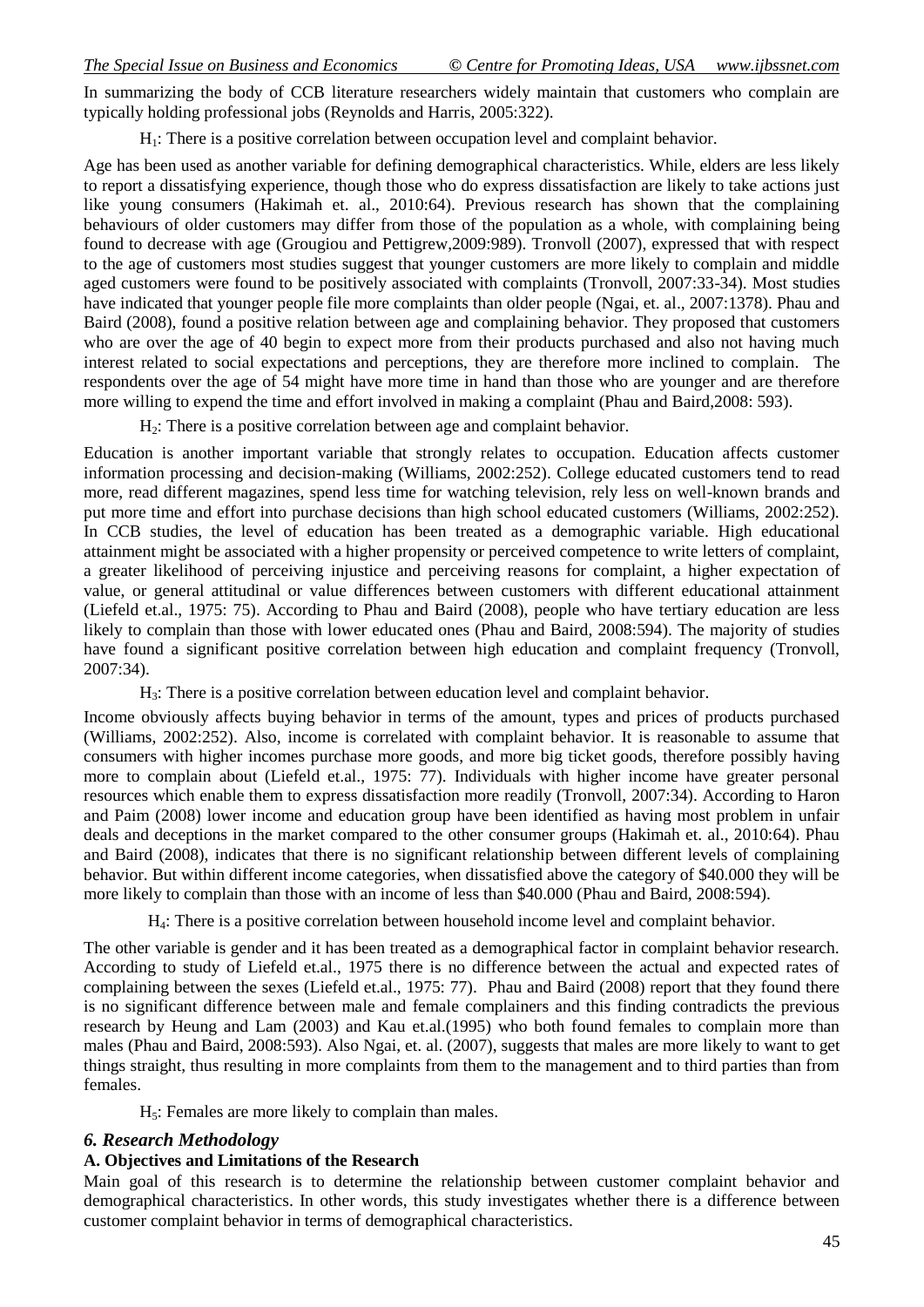Survey was conducted in Ankara so the most important limitation of this research is that it only covers one city in Turkey.

### **B. Sampling and Data Collection**

In this research face to face survey method was used to collect data and information. Before conducting the surveys, a questionnaire was developed and pre-tested on 20 consumers. After the pre-test, surveys were conducted at various quarters of Ankara city centre that are thought to have different demographic attributes from each other. In this sense, survey was applied to 762 customers. Questionnaire form includes two segments. The first segment consists of demographical questions. After demographical questions, respondents were asked to answer the questions related to customer complaint behavior. The second segment was measured in five point likert scale (1= Strongly agree, 5= Strongly disagree). In Table 1, demographic attributes as age, gender, occupation, income, level of education, family size are shown.

Considered at age distribution it can be seen that most of the respondents consist of young and middle aged consumers. Looking at gender distribution it can be seen that research sample consist of 49% women and 51% men. From Table 1 it can be understood that the percentage of respondents that have high school and lower education level is 42.9% while the percentage of respondents that have university and over education level is 56.8%. Considered at the distribution of family size, it is understood that most of the respondents have 3 person family and above. Looking at respondents' occupation groups it is seen that 31.3% are civil servants, 26.3% are proffessionals and 25.6% are semi-proffessionals. As it can be understood from all these results data obtained from a sample that represents different socio-demographic attributes.

| <b>Age</b>            | N   | $\frac{0}{0}$ | Occupation            | N   | $\frac{6}{9}$ |
|-----------------------|-----|---------------|-----------------------|-----|---------------|
| $8 - 25$              | 197 | 25.9          | Top manager           | 35  | 5.0           |
| 25-34                 | 205 | 26.9          | Proffessional         | 184 | 26.3          |
| 35-44                 | 132 | 17.3          | Semi proffessional    | 179 | 25.6          |
| 45-54                 | 121 | 15.9          | Civil servant         | 219 | 31.3          |
| 55-64                 | 73  | 9.6           | Poorly paid positions | 82  | 11.7          |
| 65 and above          | 34  | 4.5           | Total                 | 699 | 100.0         |
| Total                 | 762 | 100.0         |                       |     |               |
| Income (TL)           |     |               | <b>Family Size</b>    |     |               |
| 475 and below         | 10  | 1.3           | 2 person or below     | 107 | 14.2          |
| 476-880               | 72  | 9.5           | 3 person              | 183 | 24.3          |
| 1035-2220             | 328 | 43.3          | 4 person              | 276 | 36.6          |
| 2960-4440             | 242 | 31.9          | 5 person              | 128 | 17.0          |
| 4441 and above        | 106 | 14.0          | 6 person or above     | 60  | 7.9           |
| Total                 | 758 | 100.0         | Total                 | 754 | 100.0         |
| <b>Education</b>      |     |               | Gender                |     |               |
| High School and lower | 326 | 43.0          | Female                | 373 | 49.0          |
| University and over   | 432 | 57.0          | Male                  | 388 | 51.0          |
| Total                 | 758 | 100.0         | Total                 | 761 | 100.0         |

Source: Authors' Research

#### *7. Research Foundations*

In this part of the study, results of reliability analysis associated with the scales used in the research and Mann-Whitney U and Chi-Square analysis results were explained.

According to the reliability analysis, the Cronbach's Alpha value (0,693) indicates that results are in the acceptable boundaries.

|  |  |  | Table 2. The Results of Chi-Square Analysis |
|--|--|--|---------------------------------------------|
|--|--|--|---------------------------------------------|

|                                     | Occupation                                                                                       |          | Age   |                             | Education |          | Household Income |       |
|-------------------------------------|--------------------------------------------------------------------------------------------------|----------|-------|-----------------------------|-----------|----------|------------------|-------|
|                                     | Gamma                                                                                            | p value  | Gamma | $p_value   Gamma   p_value$ |           |          | Gamma p value    |       |
| Null Hypothesis $\vert 0.171 \vert$ |                                                                                                  | $0.009*$ | 0.145 | $0.014*$                    | 0.246     | $0.029*$ | 0.126            | 0.098 |
| Note:                               | * Rejects the null hypothesis of no relationship between two variables at %5 significance level. |          |       |                             |           |          |                  |       |

Source: Authors' Research

The results of Chi-Square analysis are shown in Table 2. As seen from results we can say that H1, H2 and H3 are statistically significant. On the other hand, H4 is not statistically significant. According to our analysis results, it can be said that there is a positive correlation between occupation level and complaint behavior at 5% significance level.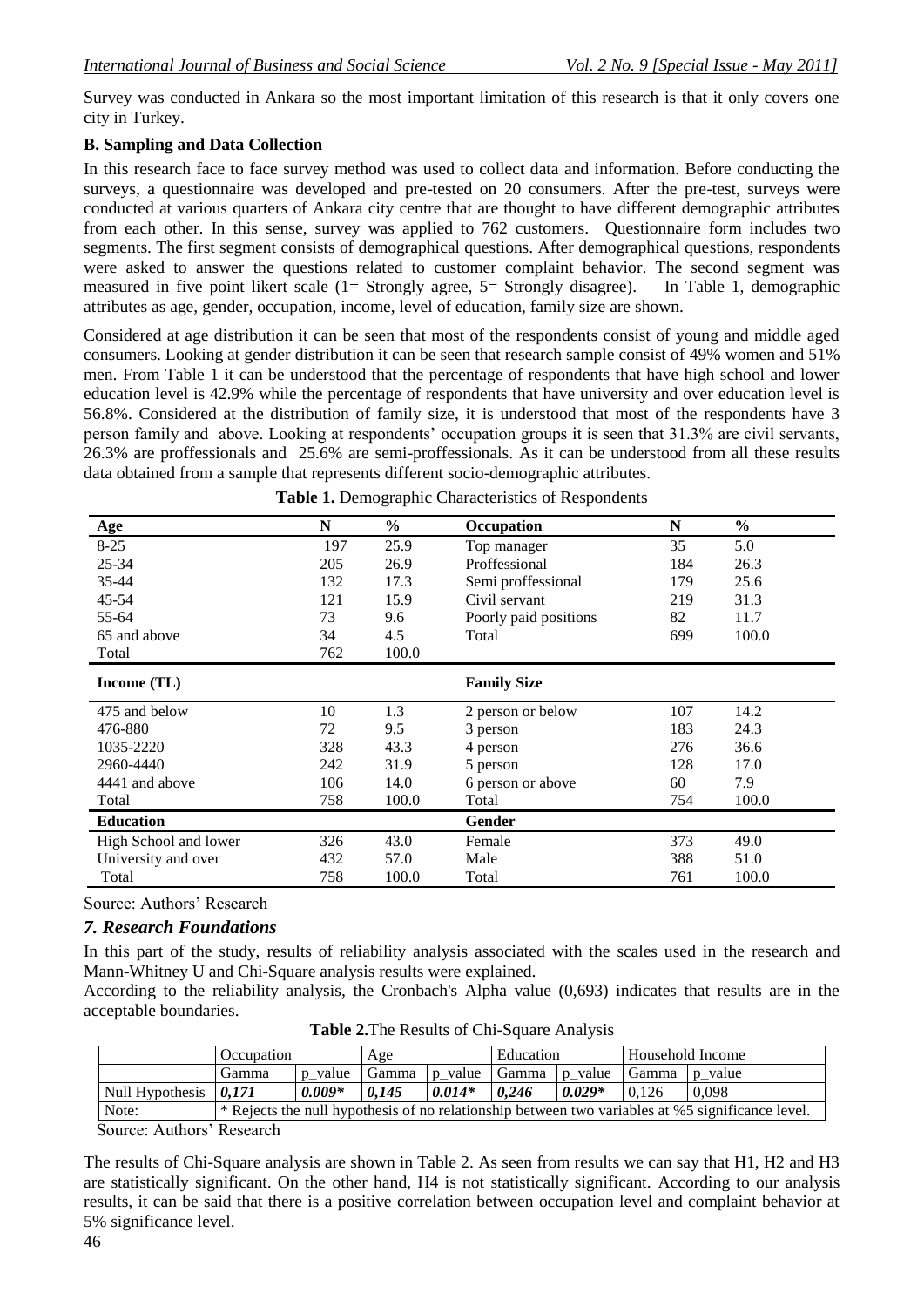In other words, customers who have higher occupational level are more likely to complain about a firm or a product when they feel dissatisfaction. This means that firms, which targeted higher occupational level customers, must be more sensitive about managing customer complaints. As seen from chi square analysis results, there is a positive correlation between education level and complaint behavior at 5% significance level. P= 0.029 value indicates that higher education level refers to intense complaint behavior. This result shows parallelism with related literature. Ngai, et. al. (2007) emphasized that most past studies have indicated that people with a higher level of education file complaints more frequently because better-educated people know where and how to file complaints (Ngai, et. al., 2007:1378). From Table 2 it can be understood that there is a positive correlation between age and complaint behavior at 5% significance level. In other words, older customers are inclined to show complaint behavior. This means that Turkish customers who are over the age of 45 expect more from their product purchase and services provided by the firm. This can be the result of purchase experiences of these customers.

According to Chi-square results, there is no statistically significant relationship at 5% significance level between household income and complaint behavior. Despite the fact that previous literature mainly emphasized that there is a significant relationship between household income and complaint behavior, the results of our chi square analysis indicates a contrary situation. Besides, our correlation value shows that there is a positive correlation between two variables. Since the complaint behavior variable is an ordinal measurement variable, we use non-parametric tests in order to test the null hypothesis. Mann-Whitney U test is used to test the fifth hypothesis. Results of Mann-Whitney U Test shown in Table 3.

**Table 3.** Mann-Whitney U Test Results

| Mann-Whitney U            | 21030    |  |
|---------------------------|----------|--|
|                           | $-0.148$ |  |
| Asymp. Sig. (2-tailed)    | 0.882    |  |
| Source: Authors' Research |          |  |

According to the Mann-Whitney U statistic's results; there is statistically no significant relationship between males and females with respect to the complaint behavior at 5% significance level. Our results show similarity with most of the previous researches. In other words for Turkish customers there is no difference among sexes in terms of complaint behavior.

#### *8. Discussion and Further Research*

This study has contributed to the customer complaint behavior literature in the context of Turkish customer. As Turkey is an emerging market, it can be very attractive for international firms to enter this market. Without doubt, the key factor for success in international markets is to examine in detail external environment factors as well as customer characteristics. In addition, one of the ways of increasing customer satisfaction is to analyze the customer characteristics of related market. According to our analysis results, following suggestions can be made.When Turkish customers' complaint behavior examined in term of occupational groups it is seen that they are more inclined to complain when they are dissatisfied. Since, Turkey is an emerging market, increasing purchase experiences of customers, who are in the upper occupational group in this market, cause increases in expectations of these customers. This situation requires businesses which specify their target market as upper occupational groups to act responsibly towards not only developing market offers but also managing customer complaints.

Hence, international orientation increases their expectations from the products they purchased, the upper occupational group complains more likely from others. In this research, it is found that older Turkish customers are more likely to complain contrary to related literature which indicates that younger customers are more inclined to complain. According to Turkish culture children live with their families unless there is a marriage or compulsory situation. This can lead to a decrease in the frequency of independent purchase considering the structure of Turkish family. This situation requires the businesses which operate and want to operate in Turkish market to pay more attention to older customers. Besides, the generation over a certain age is more inclined to complaints as they are less responsive to dissatisfying situations. Regarding the relation between complaint behavior and educational level, our analysis results indicate that better educated Turkish customers exhibit more complaint behavior. This finding of the study is similar to findings of other country studies. Comparing with other countries the educational level of Turkish people is increasing rapidly. This also affects the number of customers who are more conscious and sensitive to the dissatisfying situations. Hence, the businesses which operate in Turkish market must consider this situation to effectively operate in Turkish market. When customer complaint behaviors were examined according to the income level in Turkish market, no statistically significant relationship was found.